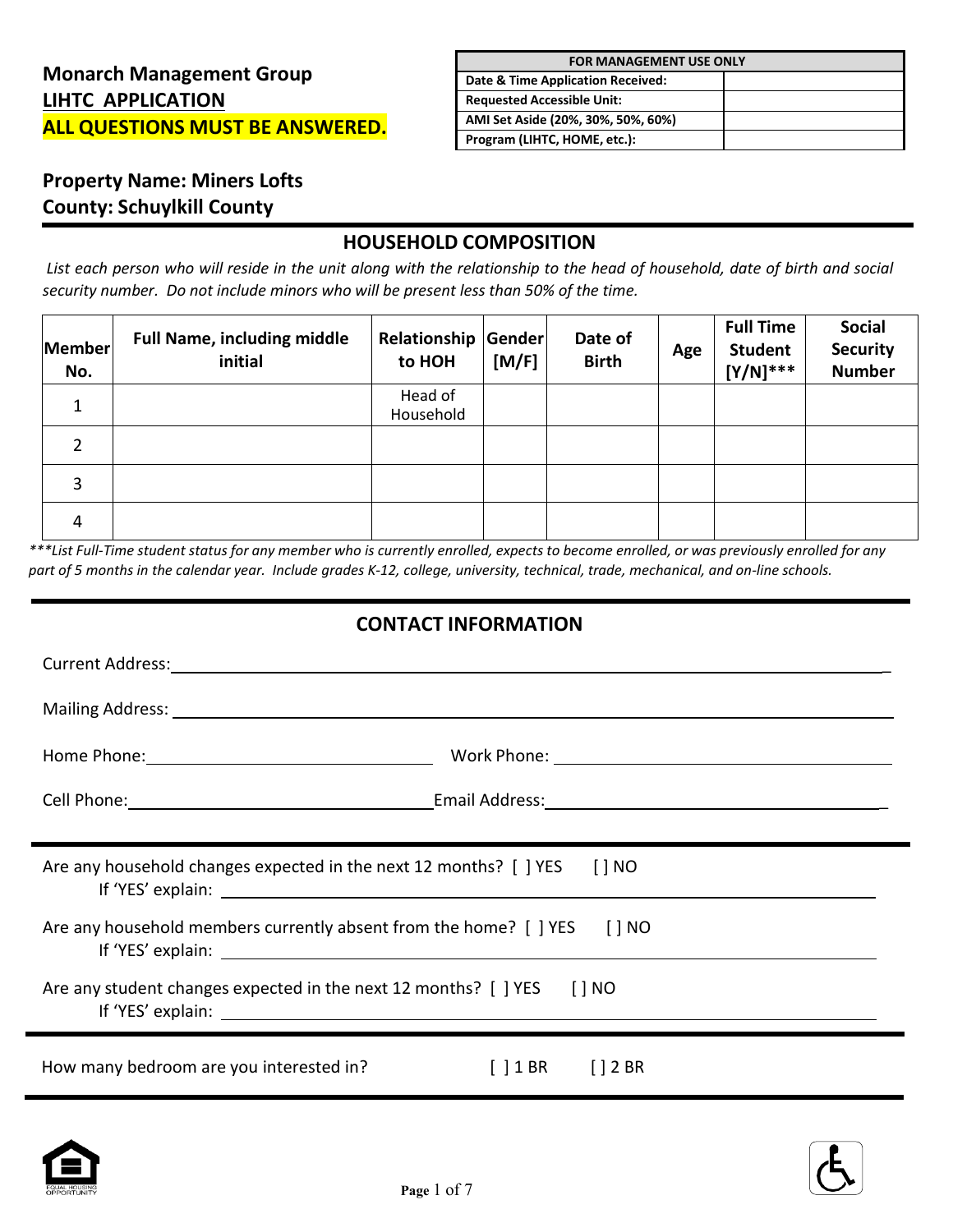## **RENTAL HISTORY**

| Address: Andreas Address: Address: Address: Address: Address: Address: Address: Address: Address: Address: Address: Address: Address: Address: Address: Address: Address: Address: Address: Address: Address: Address: Address |                                |
|--------------------------------------------------------------------------------------------------------------------------------------------------------------------------------------------------------------------------------|--------------------------------|
|                                                                                                                                                                                                                                |                                |
|                                                                                                                                                                                                                                |                                |
| If you lived at your current Address LESS than three (3) years, provide previous address:                                                                                                                                      |                                |
| Rent: \$____________Length of Residency:___________Previous Landlord's Name: _______________________                                                                                                                           |                                |
| Landlord's Phone#: Landlord's Address: Landlord's Address: Landlord's Address: Landlord's Phone #1                                                                                                                             |                                |
| <b>STUDENT STATUS</b>                                                                                                                                                                                                          |                                |
| Is every member of the household a Full-Time Student as defined on Pg 1?<br>Are there any Part-Time adult students in the household?                                                                                           | [ ] Yes [ ] No<br>[] Yes [] No |
| If you answered YES to either question above, you MUST answer the following questions. If you<br>answered, no to both questions above, you may proceed to the next part of the application.                                    |                                |
| Are you of legal age in accordance with state law or otherwise legally able to enter into<br>a binding contract under state law?                                                                                               | [] Yes [] No                   |
| Is the full-time adult student(s) married and filing a joint tax return?                                                                                                                                                       | $[]$ Yes $[]$ No               |
| Does full-time adult student receive assistance under Title IV of the Social Security Act?<br>(i.e, AFDC or TANF, but not SS or SSI)?                                                                                          | [] Yes [] No                   |
| Is full-time adult student enrolled in a program funded by the Workforce Investment Act<br>or similar federal/state/local program?                                                                                             | $\lceil$   Yes $\lceil$   No   |
| Is the full-time adult student a single parent who is not claimed as a dependent by<br>another individual?                                                                                                                     | [ ] Yes [ ] No                 |
| Was the full-time adult student previously a foster child under Part B of E Title IV of the<br>Social Security Act?                                                                                                            | [] Yes [] No                   |
| Are the minors in the household claimed as a dependent by a parent?                                                                                                                                                            | [] Yes [] No                   |



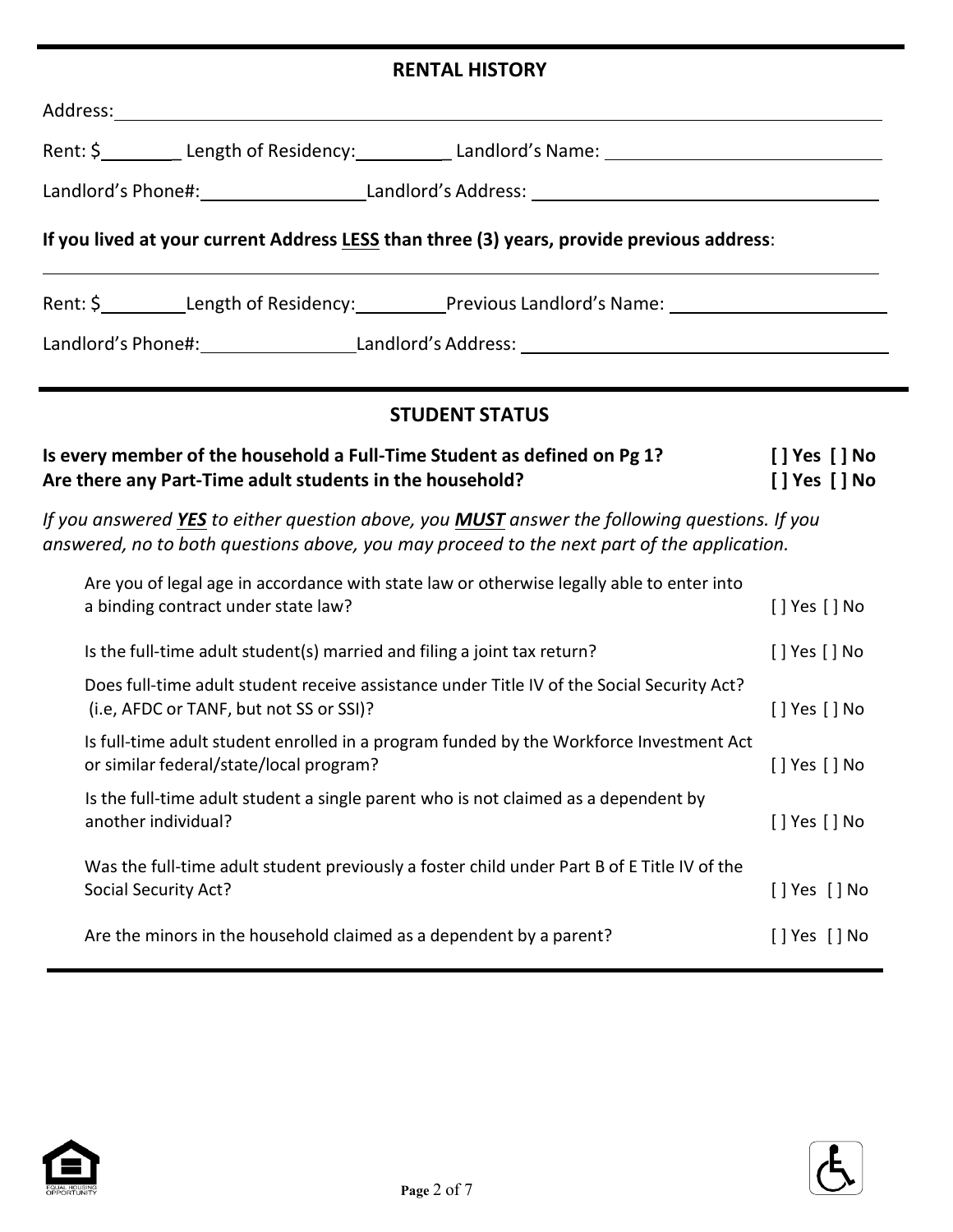# **HOUSEHOLD INCOME**

#### **INCOME INSTRUCTIONS:**

- *List gross amounts anticipated to be received in the 12-month period following effective date of certification.*
- *For minors include unearned income such as benefits, SS, SSI, gifts, child support, income from assets.*
- *For adults include both earned income from jobs and unearned income.*
- *Answer each 'YES' – 'NO' question. For each 'YES' include the gross amount and frequency.*

• *DO NOT LEAVE ANY UNANSWERED QUESTIONS.*

• Use an extra copy of pages 2 & 3, as needed, based on number of household members that have income.

|                                         | <b>Head of Household</b>    |                      | Co-Head and/or Other Member             |                      |
|-----------------------------------------|-----------------------------|----------------------|-----------------------------------------|----------------------|
| Type of Income                          | <b>Check One</b>            | <b>Yearly Amount</b> | Check one                               | <b>Yearly Amount</b> |
| 1. Employment                           | <b>YES</b><br><b>NO</b>     | \$                   | 1 YES<br>1 <sub>NO</sub>                | \$                   |
| 2. Overtime or Shift Pay                | <b>YES</b><br><b>NO</b>     | \$                   | <b>YES</b><br><b>NO</b>                 | \$                   |
| 3. Bonus/commission/etc                 | <b>NO</b><br><b>YES</b>     | \$                   | <b>YES</b><br><b>NO</b>                 | \$                   |
| 4. Tips                                 | <b>YES</b><br><b>NO</b>     | \$                   | <b>YES</b><br><b>NO</b>                 | \$                   |
| 5. Cash Pay (under the table)           | <b>YES</b><br><b>NO</b>     | \$                   | <b>YES</b><br><b>NO</b>                 | \$                   |
| 6. Self-Employment                      | <b>YES</b><br><b>NO</b>     | \$                   | 1 YES<br><b>NO</b>                      | \$                   |
| 7. Do you have a $2^{nd}$ job?          | <b>YES</b><br><b>NO</b>     | \$                   | <b>YES</b><br><b>NO</b>                 | \$                   |
| 8. Periodic Gift Income                 | <b>NO</b><br><b>YES</b>     | \$                   | <b>YES</b><br><b>NO</b>                 | \$                   |
| 9. Non-cash Contributions               | <b>NO</b><br><b>YES</b>     | \$                   | <b>YES</b><br><b>NO</b>                 | \$                   |
| 10. Formal Child Support                | <b>YES</b><br><b>NO</b>     | \$                   | <b>YES</b><br><b>NO</b>                 | \$                   |
| Is child support awarded but not paid?  | <b>YES</b>                  | 1 <sub>NO</sub>      | <b>YES</b><br><b>NO</b>                 |                      |
| 11. Informal Child Support              | $\lceil$   YES<br><b>NO</b> | \$                   | <b>YES</b><br><b>NO</b>                 | \$                   |
| 12. Formal Spousal Support              | $\lceil$   YES<br><b>NO</b> | \$                   | <b>YES</b><br><b>NO</b><br>$\mathbf{I}$ | \$                   |
| Is spousal support awarded by not paid? | $\lceil$   YES              | $[$ $]$ NO           | YES<br><b>NO</b>                        |                      |
| 13. Informal Spousal Support            | <b>YES</b><br><b>NO</b>     | \$                   | <b>YES</b><br><b>NO</b>                 | \$                   |
| 14. Social Security                     | <b>YES</b><br><b>NO</b>     | \$                   | <b>YES</b><br><b>NO</b>                 | \$                   |
| 15. SSI                                 | <b>YES</b><br><b>NO</b>     | \$                   | <b>YES</b><br><b>NO</b>                 | \$                   |
| 16. SSP                                 | <b>YES</b><br><b>NO</b>     | \$                   | <b>YES</b><br><b>NO</b>                 | \$                   |
| 17. TANF/AFDC/etc.                      | <b>YES</b><br><b>NO</b>     | \$                   | <b>YES</b><br><b>NO</b>                 | \$                   |
| 18. Unemployment                        | <b>YES</b><br><b>NO</b>     | \$                   | <b>YES</b><br><b>NO</b>                 | \$                   |
| 19. Severance Pay                       | <b>NO</b><br><b>YES</b>     | \$                   | <b>YES</b><br><b>NO</b>                 | \$                   |
| 20. Pension                             | <b>NO</b><br><b>YES</b>     | \$                   | <b>YES</b><br><b>NO</b>                 | \$                   |
| 21. Retirement Account                  | <b>NO</b><br><b>YES</b>     | \$                   | 1 YES<br><b>NO</b>                      | \$                   |
| 22. Investment Account                  | $[ ]$ YES<br>$[$ $]$ NO     | \$                   | $[$ $]$ YES<br>[ ] NO                   | ¢                    |
| 23. Worker's Comp                       | <b>YES</b><br><b>NO</b>     | \$                   | <b>YES</b><br><b>NO</b>                 | \$                   |
| 24. Annuity Account                     | <b>NO</b><br><b>YES</b>     | \$                   | ] YES<br><b>NO</b>                      | \$                   |
| 25. Trust Account                       | $[ ]$ YES<br><b>NO</b>      | \$                   | ] YES<br>1 <sub>NO</sub>                | \$                   |
| 26. Disability/Death Benefits           | <b>YES</b><br><b>NO</b>     | \$                   | YES<br><b>NO</b>                        | \$                   |
| 27. Student Financial Aid               | $[ ]$ YES<br><b>NO</b>      | \$                   | ] YES<br>] NO                           | \$                   |



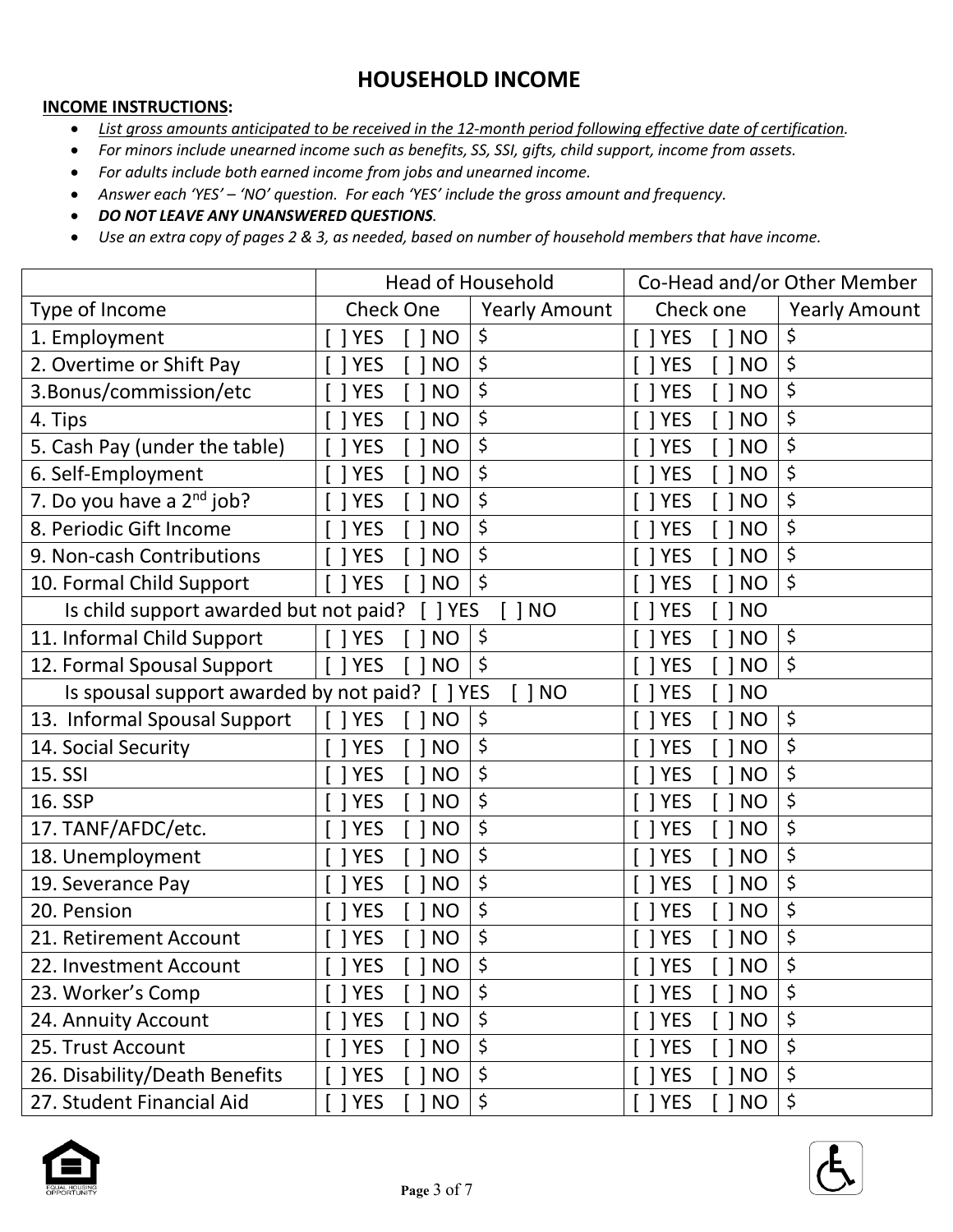| Are any income changes expected in the next 12 months?<br>$\lceil$   YES<br>$[$ $ $ $NQ$<br>If 'YES', please describe: |                                                                                                                                                                                                                                                                                                                                              |  |                                   |  |  |  |  |
|------------------------------------------------------------------------------------------------------------------------|----------------------------------------------------------------------------------------------------------------------------------------------------------------------------------------------------------------------------------------------------------------------------------------------------------------------------------------------|--|-----------------------------------|--|--|--|--|
|                                                                                                                        | <b>TOTAL</b>                                                                                                                                                                                                                                                                                                                                 |  | <b>TOTAL</b>                      |  |  |  |  |
| 32. Other:                                                                                                             | 1 YES<br>$\lceil$ $\rceil$ NO                                                                                                                                                                                                                                                                                                                |  | $\lceil$   YES<br><b>NO</b>       |  |  |  |  |
| 31. Other:                                                                                                             | <b>YES</b><br><b>NO</b>                                                                                                                                                                                                                                                                                                                      |  | <b>NO</b><br>$\lceil$   YES       |  |  |  |  |
| 30. Veterans/VA Income                                                                                                 | 1 YES<br>1 NO                                                                                                                                                                                                                                                                                                                                |  | <b>NO</b><br>$\lceil$   YES       |  |  |  |  |
| 29. Real Estate Rental Income                                                                                          | $\lceil$   YES<br>$\lceil$ $\rceil$ NO                                                                                                                                                                                                                                                                                                       |  | NO<br>$\lceil$   YES              |  |  |  |  |
| 28. Military Pay                                                                                                       | $\lceil$ $\lceil$ $\lceil$ $\lceil$ $\lceil$ $\lceil$ $\lceil$ $\lceil$ $\lceil$ $\lceil$ $\lceil$ $\lceil$ $\lceil$ $\lceil$ $\lceil$ $\lceil$ $\lceil$ $\lceil$ $\lceil$ $\lceil$ $\lceil$ $\lceil$ $\lceil$ $\lceil$ $\lceil$ $\lceil$ $\lceil$ $\lceil$ $\lceil$ $\lceil$ $\lceil$ $\lceil$ $\lceil$ $\lceil$ $\lceil$ $\lceil$ $\lceil$ |  | $\lceil$   NO  <br>$\lceil$   YES |  |  |  |  |

| Does any member of your household who is not now working, expect to work for any period during |  |  |  |
|------------------------------------------------------------------------------------------------|--|--|--|
| the next twelve months? [] YES [] NO                                                           |  |  |  |

#### *For each source of income on the Income Chart checked 'YES', please complete the following:*

| Income # | <b>HH Member</b> | Name of Source | Contact Info of Source (Address/Phone/Email) |
|----------|------------------|----------------|----------------------------------------------|
|          |                  |                |                                              |
|          |                  |                |                                              |
|          |                  |                |                                              |
|          |                  |                |                                              |
|          |                  |                |                                              |
|          |                  |                |                                              |

*(If necessary, please use an additional sheet to list additional income sources.)*

## **ASSETS**

Assets include cash (wherever held), all bank accounts, stocks, bonds, money market accounts, IRA's, annuities, retirement/pension funds, 401K's, 403B's, cash value of whole or universal life insurance policies, equity in real estate or capital investments, items held as an investment, ( jewelry, art, coin or stamp collections, etc), etc. You must also include the value of any assets disposed of in the past 24 months for less than fair market value.

#### **ASSET INSTRUCTIONS:**

- *List assets for all household members, including minors.*
- *Cash value is market value minus any costs/penalties/fees required to convert to cash.*

|                                  | <b>Head of Household</b> |        |        | Co-Head and/or Other Member  |        |        |
|----------------------------------|--------------------------|--------|--------|------------------------------|--------|--------|
|                                  |                          | Approx | Income |                              | Approx | Income |
| Type of Asset                    | <b>Check One</b>         | Cash   | from   | Check one                    | Cash   | from   |
|                                  |                          | Value  | Asset  |                              | Value  | Asset  |
| 1. Checking Acct                 |                          |        |        | $\lceil$   YES $\lceil$   NO | \$     |        |
| 2. 2 <sup>nd</sup> Checking Acct | YES  <br>$\bigcap$ NO    | \$,    |        | TYES<br><b>NO</b>            | \$     |        |
| 3. Savings Acct                  | <b>TYES</b> [<br>1 NO    |        |        | $ $ YES $ $<br><b>NO</b>     | S      |        |
| 4. 2 <sup>nd</sup> Savings Acct  |                          |        |        | $\lceil$   YES $\lceil$   NO | \$     | \$     |
| 5. Debit/Direct                  |                          |        |        |                              |        |        |
| <b>Express/Access Card</b>       | i 1 YES i<br>ำ NO        |        |        | TYES<br>NO.                  |        |        |



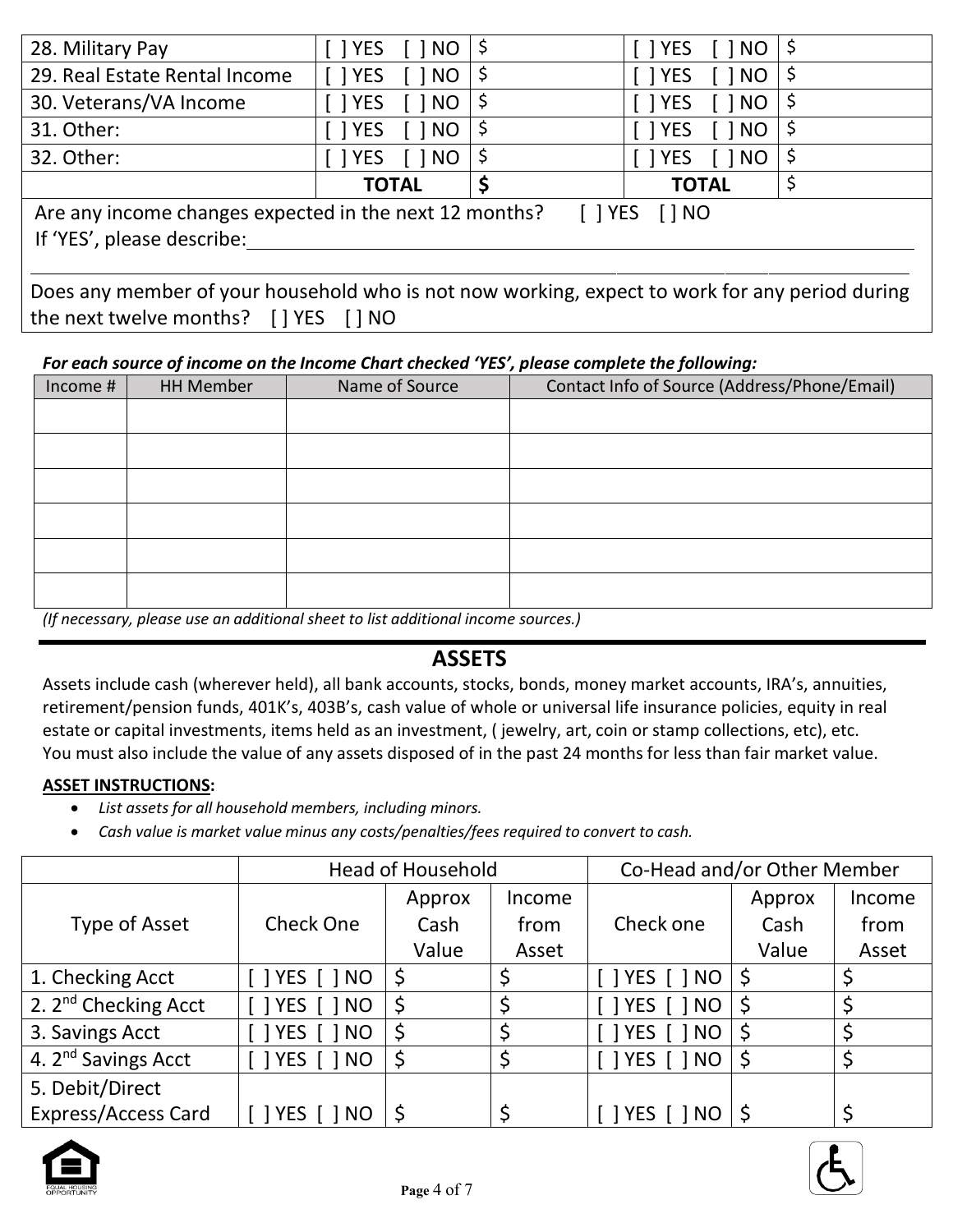| 6. 2 <sup>nd</sup> Prepaid Debit |                                   |                                                                                                       |          |                                              |          |
|----------------------------------|-----------------------------------|-------------------------------------------------------------------------------------------------------|----------|----------------------------------------------|----------|
| Card                             |                                   | $\lceil$   YES $\lceil$   NO                                                                          | \$<br>\$ | $\lceil$   YES $\lceil$   NO                 | \$<br>\$ |
| 7. Cash on Hand                  |                                   | $\lceil$   YES $\lceil$   NO                                                                          | \$<br>\$ | $\lceil$   YES $\lceil$   NO                 | \$<br>\$ |
| 8. Certificate of                |                                   |                                                                                                       |          |                                              |          |
| Deposit(s)                       |                                   | $[$ ] YES $[$ ] NO                                                                                    | \$<br>\$ | $\lceil$   YES $\lceil$   NO                 | \$<br>\$ |
| 9. Other Bank Accts              |                                   | <b>YES</b><br>NO                                                                                      | \$<br>\$ | 1 YES<br>NO                                  | \$<br>\$ |
| 10. Mutual Fund                  |                                   | <b>YES</b><br>1 NO                                                                                    | \$<br>\$ | I YES<br><b>NO</b>                           | \$<br>\$ |
| 11. Stocks                       |                                   | <b>YES</b><br>$\lceil$ $\rceil$ NO                                                                    | \$<br>\$ | T YES<br>$\lceil$   NO                       | \$<br>\$ |
| 12. Portfolio,                   |                                   |                                                                                                       |          |                                              |          |
| Brokerage,                       |                                   | [ ] YES [ ] NO                                                                                        | \$<br>\$ | $[$ ] YES $[$ ] NO                           | \$<br>\$ |
|                                  | <b>Investment Accounts</b>        |                                                                                                       |          |                                              |          |
| 13. IRA/401K/etc.                |                                   | $\lceil$   YES $\lceil$   NO                                                                          | \$<br>\$ | 1 YES<br><b>NO</b>                           | \$<br>\$ |
|                                  | 14. 2 <sup>nd</sup> IRA/401K/etc. | <b>YES</b><br>$\lceil$ $\rceil$ NO                                                                    | \$<br>\$ | <b>NO</b><br>1 YES                           | \$<br>\$ |
| 15. Savings Bonds                |                                   | YES [ ] NO                                                                                            | \$<br>\$ | 1 YES<br><b>NO</b>                           | \$<br>\$ |
| 16. Treasury Bills               |                                   | YES [ ] NO                                                                                            | \$<br>\$ | <b>NO</b><br>1 YES                           | \$<br>\$ |
| 17. Annuity                      |                                   | YES [ ] NO                                                                                            | \$<br>\$ | 1 YES<br><b>NO</b>                           | \$<br>\$ |
| 18. Pension                      |                                   | <b>YES</b><br>  NO                                                                                    | \$<br>\$ | <b>YES</b><br><b>NO</b>                      | \$<br>\$ |
| 19. Revocable trust              |                                   | <b>YES</b><br>1 NO                                                                                    | \$<br>\$ | <b>YES</b><br>N <sub>O</sub>                 | \$<br>\$ |
| 20. Life Insurance               |                                   | <b>YES</b><br><b>NO</b>                                                                               | \$<br>\$ | <b>YES</b><br><b>NO</b>                      | \$<br>\$ |
| 21. Real estate                  |                                   | <b>YES</b><br>1 NO                                                                                    | \$<br>\$ | 1 YES<br>N <sub>O</sub>                      | \$<br>\$ |
| 22. Other asset                  |                                   | <b>YES</b><br>1 NO                                                                                    | \$<br>\$ | <b>YES</b><br>N <sub>O</sub>                 | \$<br>\$ |
| 23. Other asset                  |                                   | $\lceil$   YES $\lceil$   NO                                                                          | \$<br>\$ | 1 YES<br>$\lceil$ $\rceil$ NO                | \$<br>\$ |
|                                  |                                   | <b>TOTALS</b>                                                                                         | \$<br>\$ | <b>TOTALS</b>                                | \$<br>\$ |
|                                  |                                   | Imputed Income. If total assets are more than \$5,000 multiply by .06%: \$                            |          |                                              |          |
|                                  |                                   | Has anyone received any lump sum amounts in the past 2 years (i.e., lottery/ inheritance)? [ ] YES [  |          |                                              | 1 NO     |
|                                  |                                   | Has anyone disposed of any assets for less than fair market value in the past 2 years? [ ] YES [ ] NO |          |                                              |          |
|                                  |                                   | If you answered 'YES' to either question above, please explain:                                       |          |                                              |          |
|                                  |                                   |                                                                                                       |          |                                              |          |
|                                  |                                   | For each asset on the Asset Chart checked 'YES', please complete the following:                       |          |                                              |          |
| Asset #                          | <b>HH Member</b>                  | Name of Source                                                                                        |          | Contact Info of Source (Address/Phone/Email) |          |
|                                  |                                   |                                                                                                       |          |                                              |          |
|                                  |                                   |                                                                                                       |          |                                              |          |
|                                  |                                   |                                                                                                       |          |                                              |          |

*(If necessary, please use an additional sheet to list additional asset sources.)*



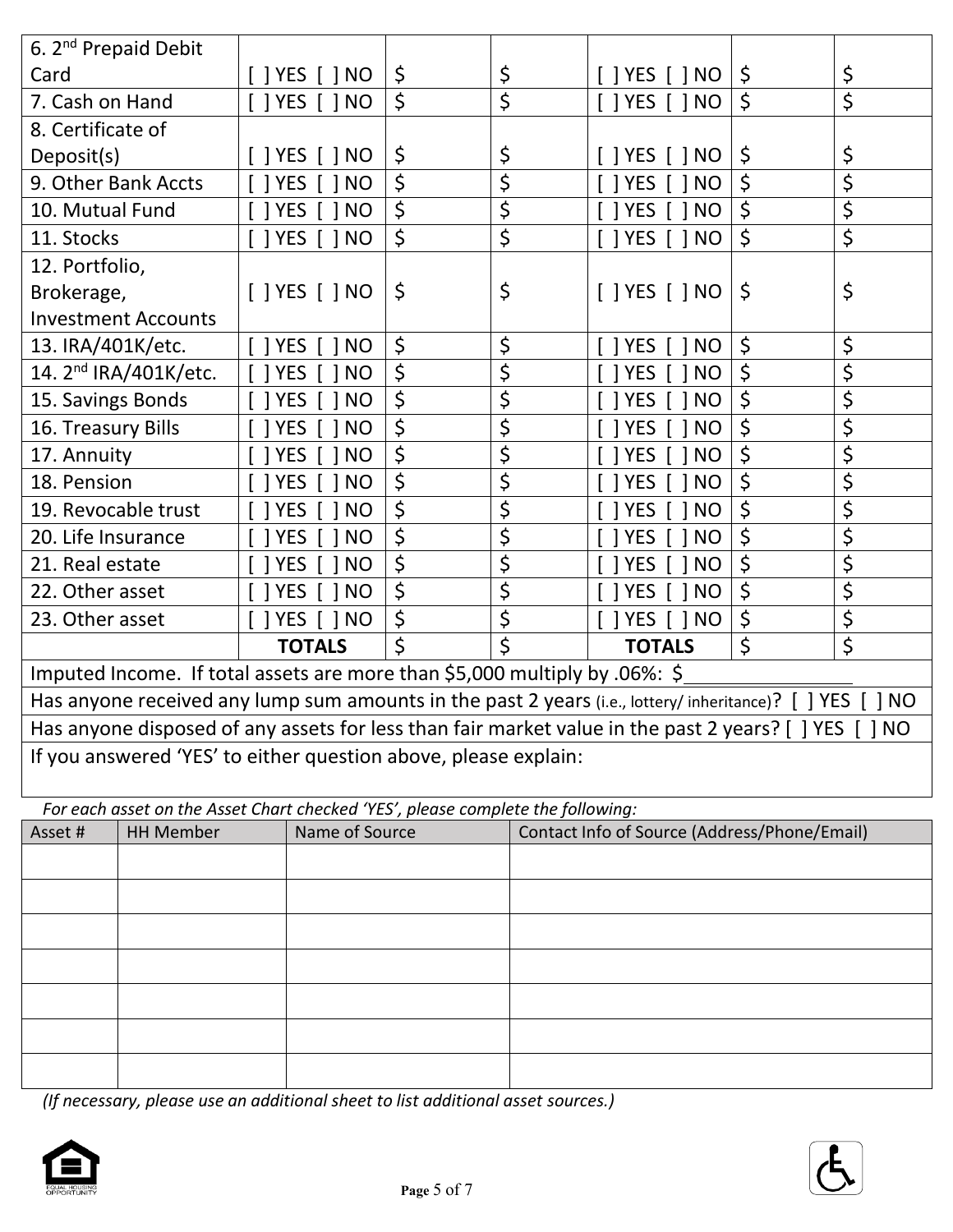### **OTHER INFORMATION**

| Have eviction charges ever been filed against you at a District Magistrate's office for nonpayment<br>and/or late payment of rent to your landlord or for any other reason?      | [ ] Yes [ ] No               |
|----------------------------------------------------------------------------------------------------------------------------------------------------------------------------------|------------------------------|
| Have you or any other household member or person you wish to reside with you ever been convicted<br>Of a crime? (Omit only minor Traffic Violations; DUI is considered a crime.) | [ ] Yes [ ] No               |
| Have you or any other household member or person you wish to reside with you been released from<br>jail in the past five (5) years?                                              | [ ] Yes [ ] No               |
| Do you have a Housing Choice Voucher?                                                                                                                                            | $\lceil$   Yes $\lceil$   No |
| Do you have a pet? If yes, describe:                                                                                                                                             | [] Yes [] No                 |
| Are there any special housing needs or reasonable accommodations, (Examples; a unit for mobility                                                                                 |                              |

impaired, visually-impaired or hearing-impaired person, a live-in aide, etc.), that the household will require to meet the needs of a disabled family member? **[ ] Yes [ ] No**. **If Yes**, please list:

## **EMERGENCY CONTACT**

| Name: | Relationship. | Phone: |
|-------|---------------|--------|
|       |               |        |

Address:

I/We certify that if selected, the unit I/we occupy will be my/our only residence. I/We understand the above information is being collected to determine my/our eligibility. I/We authorize the owner/manager to verify all information provided on this application and to contact previous or current landlords or other sources of credit and verification information, which may be released to appropriate federal, state, or local agencies. I/We certify that the statements made in this application are true and complete to the best of my/our knowledge and belief. I/We understand that providing false statements or information is punishable under federal law.

### **ALL ADULT HOUSEHOLD MEMBERS MUST SIGN BELOW**

| Head of Household Signature: | Date: |
|------------------------------|-------|
|                              |       |
|                              | Date: |
| Adult Member:                | Date: |
|                              |       |
| Adult Member:                | Date: |